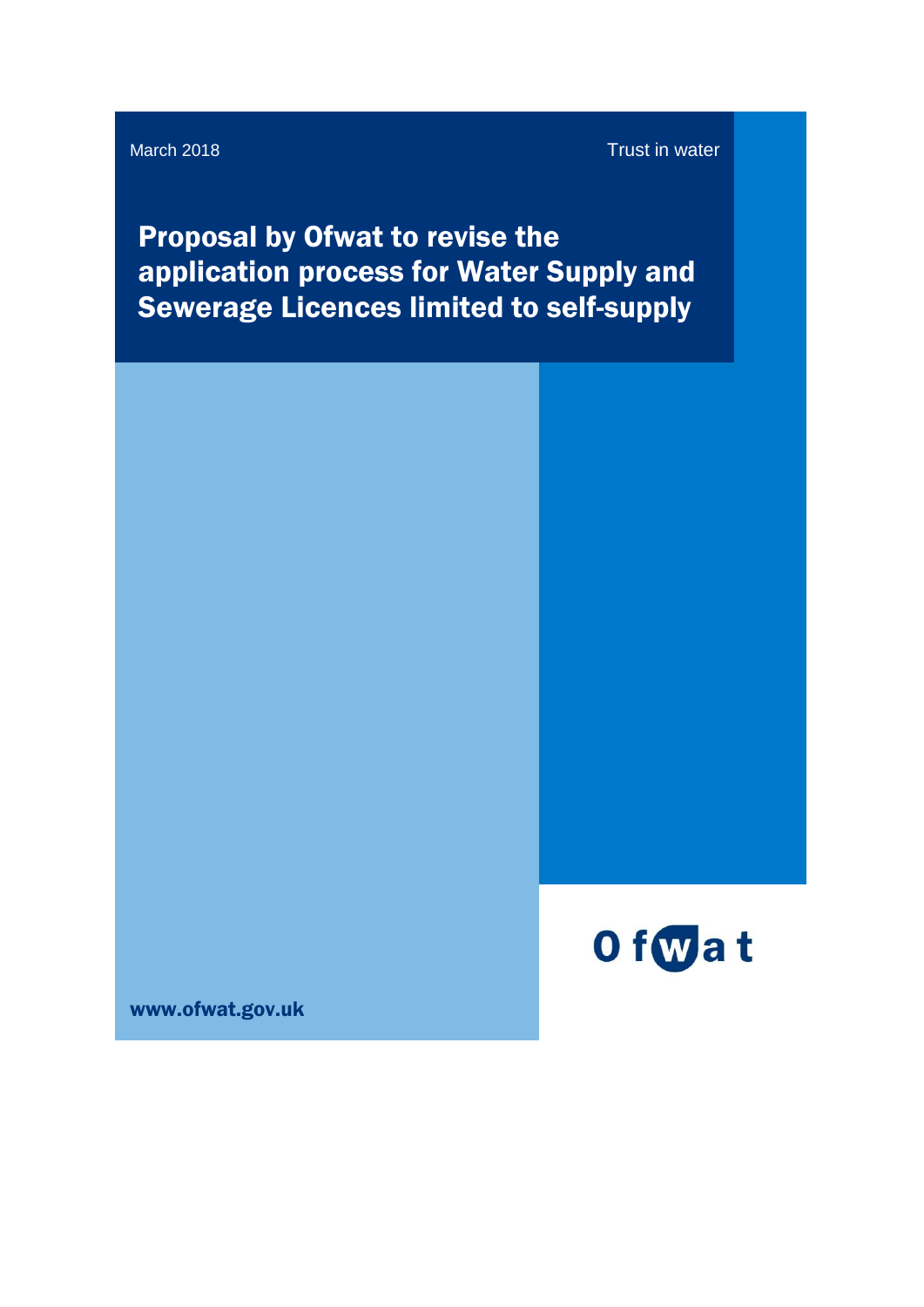#### <span id="page-1-0"></span>About this document

1

This document provides an opportunity for stakeholders to comment on our revised application form and guidance document for water supply and sewerage licences (collectively and individually referred to as WSSLs) limited to self-supply.

Drafts of the revised application form and guidance are published as supporting documents to this consultation on our website [www.ofwat.gov.uk.](http://www.ofwat.gov.uk/)

This consultation is for a period of 28 days and will therefore close on 3 April 2018.

This consultation should be read in conjunction with the following ongoing consultations:

- Proposal by Ofwat to modify the standard licence conditions that apply to [water supply licences and sewerage licences.](https://www.ofwat.gov.uk/consultation/proposal-by-ofwat-to-modify-the-standard-licence-conditions-that-apply-to-water-supply-licences-and-sewerage-licences/) This consultation details our proposals to modify the standard licence conditions for licensees. The standard licence conditions apply to all [water supply licences and sewerage](https://www.ofwat.gov.uk/regulated-companies/ofwat-industry-overview/licences/)  [licences](https://www.ofwat.gov.uk/regulated-companies/ofwat-industry-overview/licences/) (including those limited to self-supply).
- [Water Supply and Sewerage Licence Regime](https://www.ofwat.gov.uk/consultation/water-supply-sewerage-licensing-regime-consultation-proposed-changes-licence-fees-set/) consultation on proposed changes to how licence fees are set. This document sets out our proposed changes to how we will set licence fees for water supply and/or sewerage licensees in the future. We plan to build on the approach we used to set licence fees for the current financial year. This document consults on whether to start charging self-supply WSSL licensees an annual licence fee that relates to Ofwat's costs for 2019-20 and subsequent financial years. An annual fee is separate to the application fee<sup>1</sup> paid to Ofwat.

<sup>&</sup>lt;sup>1</sup> The application fee is intended to cover the average cost incurred by Ofwat in processing each application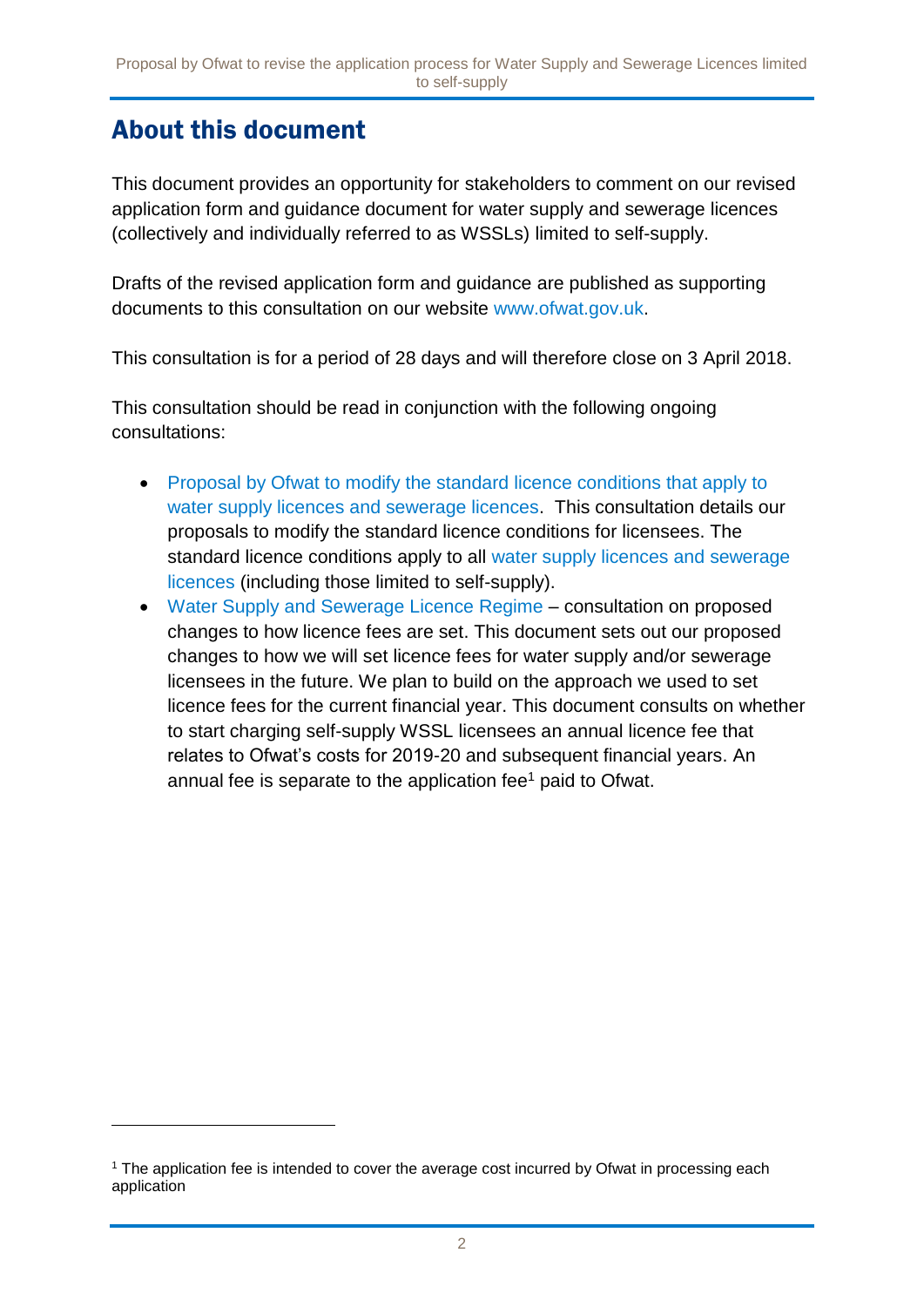# **Contents**

|    | About this document                           |   |
|----|-----------------------------------------------|---|
| 1. | Responding to this consultation               | 4 |
| 2. | Modifying the self-supply application process | 5 |
| 3. | Next steps                                    | 8 |
|    | Draft revised WSSL application form           |   |

[Draft revised WSSL application guidance](https://www.ofwat.gov.uk/wp-content/uploads/2018/03/Draft-application-guidance-for-Water-Supply-Licence-and-or-Sewerage-Licence-WSSL-limited-to-self-supply-1.pdf)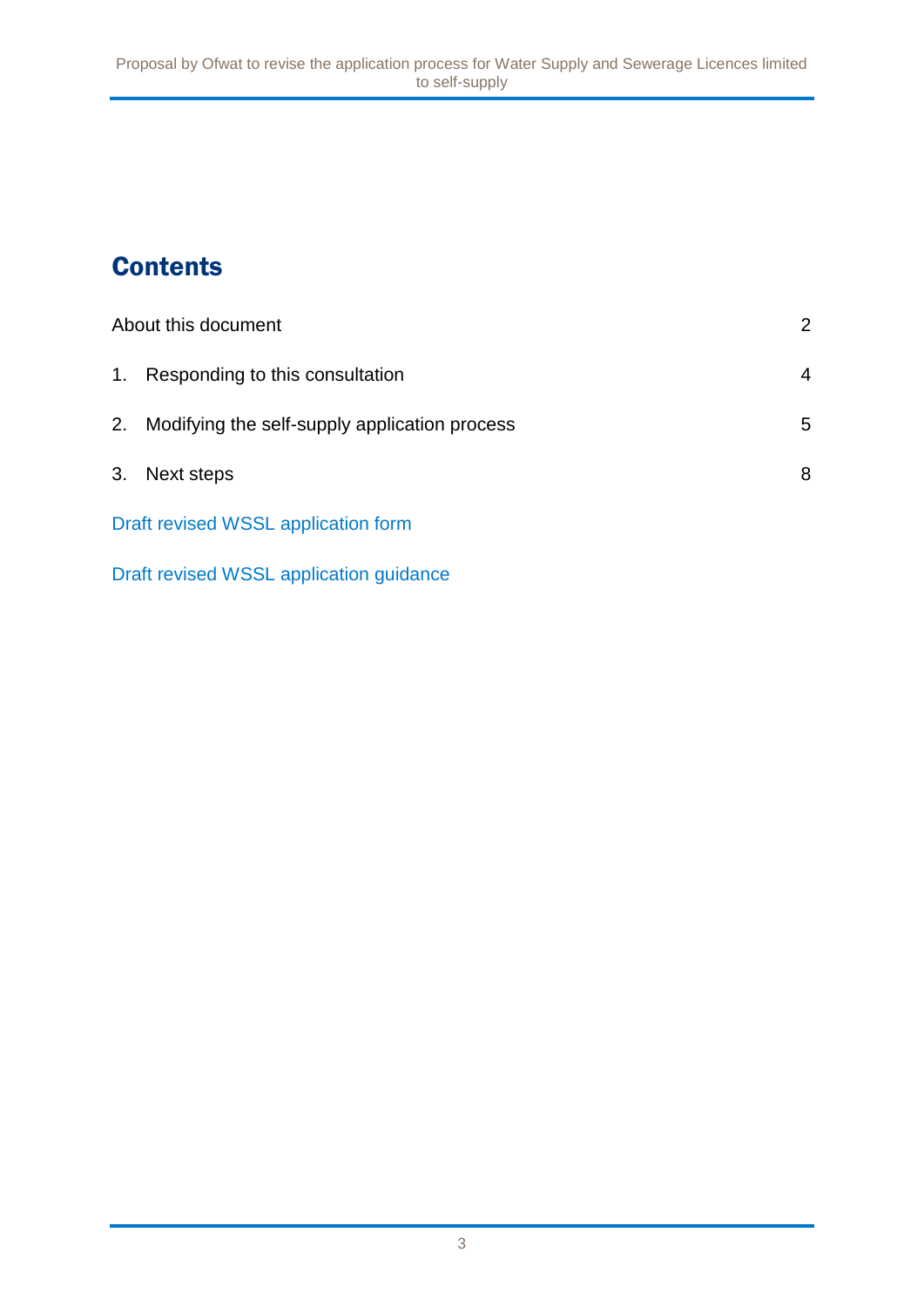### <span id="page-3-0"></span>1.Responding to this consultation

We would welcome responses to this consultation by no later than 3 April 2018. We would particularly welcome responses to the following questions:

- Do you have any comments or suggestions about the draft application form?
- Does the draft application guidance provide sufficient detail for applicants to apply for a water supply and/or sewerage licence limited to self-supply?
- Have you any suggestions for elements of guidance that are missing, or alternatively that are not required, in the draft application guidance?

Please send email responses to [licensing@ofwat.gsi.gov.uk,](https://ofwat.sharepoint.com/sites/rms/pr-moe/fp-lp/17%2009%20Revisions%20to%20WSSL%20guidance%20and%20application%20form%20(inc.%20self-supply)/Policy%20and%20analysis/licensing@ofwat.gsi.gov.uk) or by post to:

Case Management Office **Ofwat** Centre City Tower 7 Hill Street Birmingham B5 4UA

If you wish to discuss any aspect of this document, please contact Laura Clougher by email at Laura.Clougher@ofwat.gsi.gov.uk.

We will publish responses to this consultation on our website at [www.ofwat.gov.uk,](http://www.ofwat.gov.uk/) unless you indicate that you would like your response to remain unpublished.

Information provided in response to this consultation, including personal information, may be published or disclosed in accordance with access to information legislation – primarily the Freedom of Information Act 2000 (FoIA), the Data Protection Act 1998 and from May 2018 the General Data Protection Regulations (GDPR), and the Environmental Information Regulations 2004.

If you would like the information that you provide to be treated as confidential, please be aware that, under the FoIA, there is a statutory 'Code of Practice' which deals, among other things, with obligations of confidence. In view of this, it would be helpful if you could explain to us why you regard the information you have provided as confidential. If we receive a request for disclosure of the information we will take full account of your explanation, but we cannot give an assurance that we can maintain confidentiality in all circumstances. An automatic confidentiality disclaimer generated by your IT system will not, of itself, be regarded as binding on Ofwat.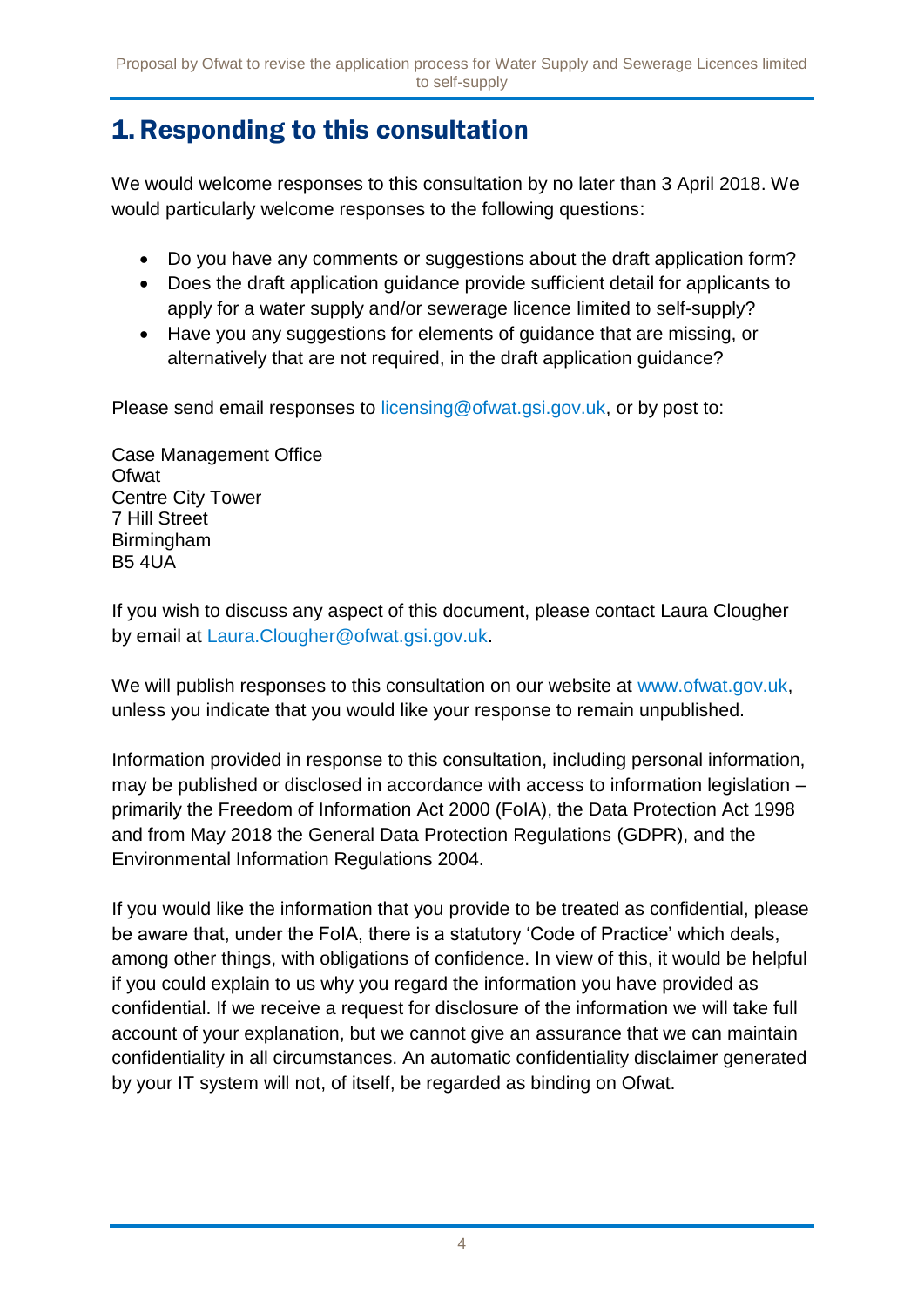### <span id="page-4-0"></span>2. Modifying the self-supply application process

#### 2.1 The WSSL regime

1

As of April 2017 when the expanded retail market opened, eligible English customers have been able to choose their retail supplier for both water supply and sewerage services. The Water Act 2014 (WA14) introduced a number of measures to reform the water sector in England and Wales and these resulted in:

- changes to the water supply licensing regime by removing the thresholds applicable to eligible customers served by an appointed company and operating wholly or mainly in England, allowing a larger number of eligible business, charity and public sector customers in England and Wales<sup>2</sup> to choose who supplies them;
- the introduction of a sewerage licensing regime for English business customers; and
- the introduction of a licence limited to self-supply (where the supply or sewerage system of an undertaker operating wholly or mainly in England is used).

Licensees limited to self-supply can only supply their own sites and the sites of people or companies associated with them. Licensees limited to self-supply are not able to supply retail services to third-party sites, such as supplying other business customers unrelated to their business. A WSSL limited to self-supply will only be granted to supply premises supplied or served using the supply or sewerage system of an appointed company whose area of appointment is wholly or mainly in England. A WSSL limited to self-supply is not available to provide services to premises supplied using the supply system of an appointed company whose area of appointment is wholly or mainly in Wales.

 $2$  For those business customers who use the water supply system of an appointed company whose area is wholly or mainly in Wales, the scope of the market has remained as it is was prior to the WA14, reflecting the policy position of the Welsh Government.

All retailers who wish to participate in this market will have to apply for a WSSL with a restricted retail authorisation allowing them to provide only water retail services to eligible Welsh customers. It will not be possible for a WSSL to provide sewerage services to these customers. It is also not possible to use a WSSL limited to self-supply for supplying water to eligible Welsh customers.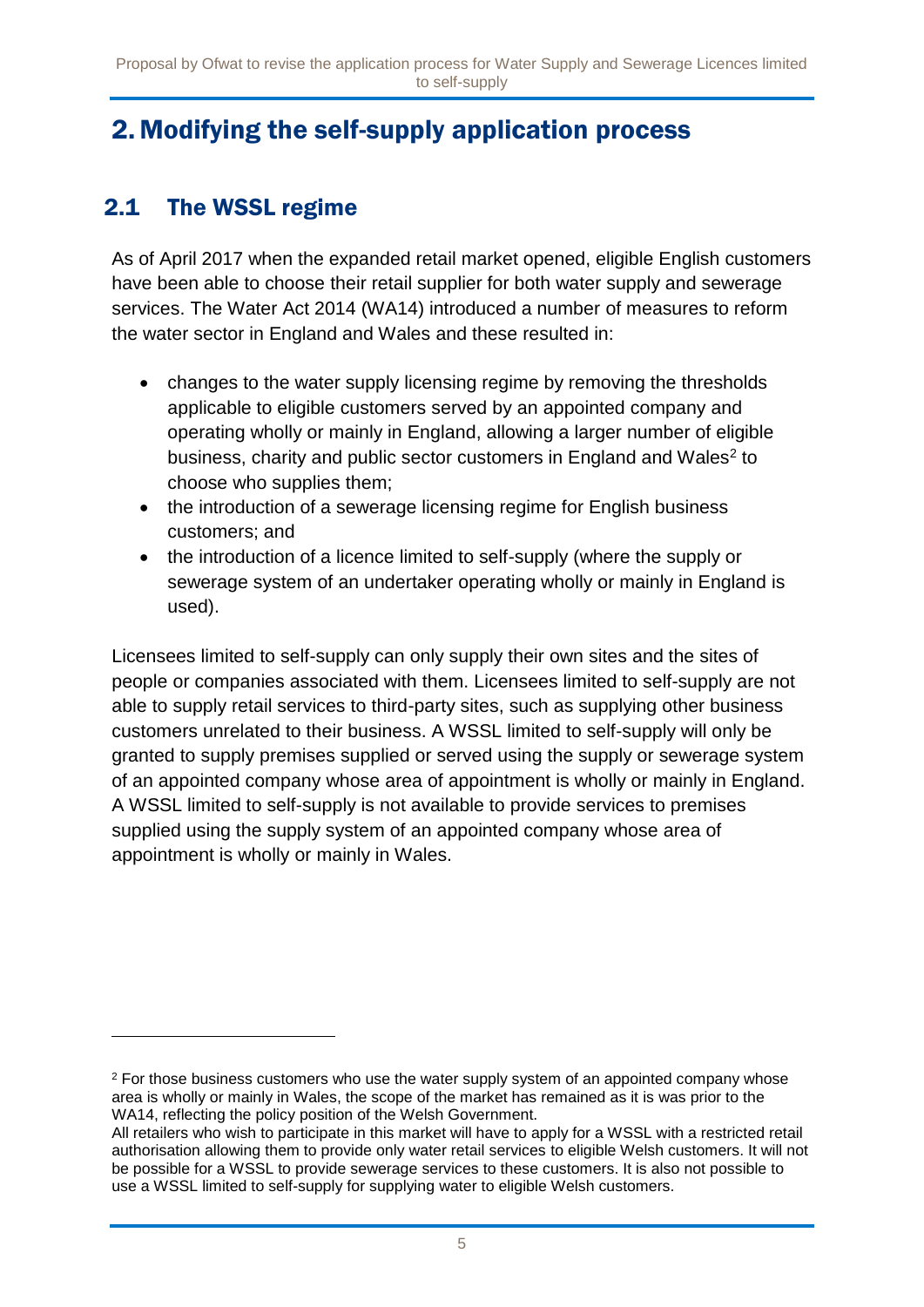#### 2.2 Background to the proposed changes

We are proposing to modify our WSSL application process for applications limited to self-supply, to better reflect the information we require to assess these types of applications.

Currently, customers that wish to apply for a WSSL limited to self-supply must do so in the same way as they would apply for a standard WSSL, with the following differences:

- there is no requirement for a self-supply applicant to submit a certificate of adequacy; and
- a self-supply applicant must submit a list of associated persons and/or sites that it intends to supply if a self-supply licence is granted.

In our current [application form](https://www.ofwat.gov.uk/wp-content/uploads/2016/10/Water-supply-licence-and-or-sewerage-licence-application-form-v2a.pdf) and supporting [guidance document,](https://www.ofwat.gov.uk/wp-content/uploads/2016/10/gud_pro20161031FinalWSSLguidanceV2.pdf) there is limited information about self-supply. As a result self-supply applicants are required to provide information that would be relevant to a standard WSSL application but less so to a WSSL limited to self-supply, and are asked to provide additional information after they submit their original application. We believe it may be difficult for potential applicants to fully understand the application requirements for a WSSL limited to self-supply.

Reflecting the lessons we, applicants and other regulators involved in the application process have learnt from the first self-supply applications we have received and assessed, we propose to publish a separate [application form](https://www.ofwat.gov.uk/publication/water-supply-licence-and-or-sewerage-licence-limited-to-self-supply-application-form-version-1/) and [guidance](https://www.ofwat.gov.uk/publication/draft-application-guidance-for-water-supply-licence-and-or-sewerage-licence-wssl-limited-to-self-supply/)  [document](https://www.ofwat.gov.uk/publication/draft-application-guidance-for-water-supply-licence-and-or-sewerage-licence-wssl-limited-to-self-supply/) that is tailored to self-supply applications. These will:

- i. Better explain the differences between standard WSSL applications and those limited to self-supply, so that potential applicants can understand their options and what an application would require.
- ii. Recognise where different information is required to assess those applications limited to self-supply.
- iii. Be clearer in requiring all necessary information upfront rather than risk delays as a result of us seeking further information after the application is made.
- iv. Apply a lower application fee for self-supply applications<sup>3</sup> because the work entailed to complete our assessment is different and in most cases less than that required to process a standard WSSL application.

1

<sup>&</sup>lt;sup>3</sup> The current application fee is a fee of £5,250 and is intended to cover the average cost incurred by Ofwat in processing each application. It does not include any provision for the ongoing costs of regulating licensees. Our proposed application fee for WSSLs limited to self-supply is £3,000.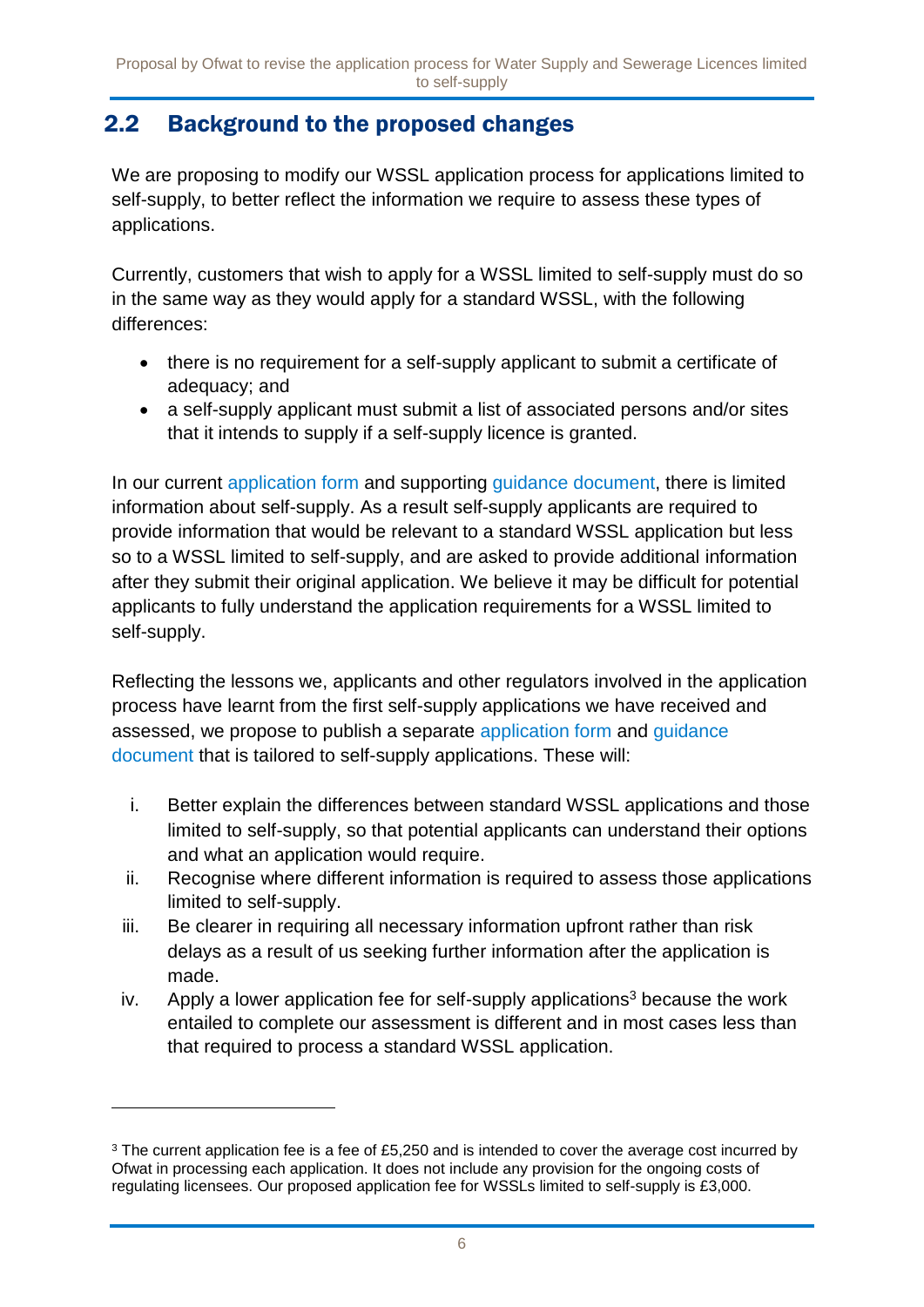To produce our proposed application form and supporting guidance we have revised our current documents to exclude those sections that are not applicable to selfsupply, and to modify relevant sections to reflect that a self-supply licensee can only serve itself and associated parties. These changes are proposed in line with Ofwat's regulatory model that seeks to make regulation proportionate and targeted.